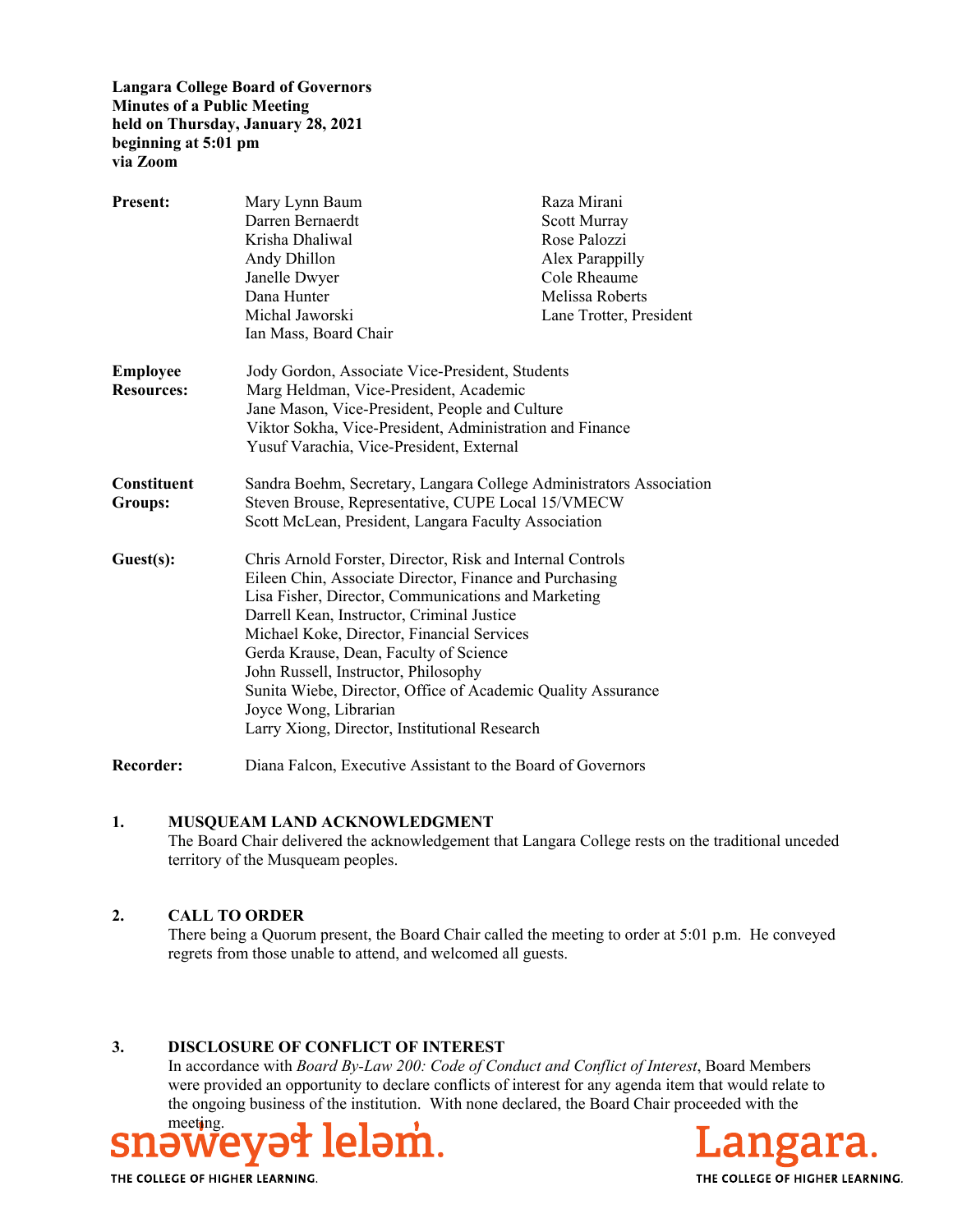Langara College Board of Governors Minutes of a Public Meeting held on Thursday, January 28, 2021 Page 2 of 15

#### **4. APPROVAL OF AGENDA/CONSENT AGENDA**

It was moved by M. Jaworski and seconded by K. Dhaliwal

**THAT, the Langara College Board approve the agenda with a change to move Item 7.1.a to the end of the agenda for public discussion and to move the motion of that item to an in-camera session and continue discussion, and approve/acknowledge the following items on the consent agenda:**

- **4.1 Minutes of Meeting held November 26, 2020**
- **4.2 Chair's Written Report**
- **4.3 President's Written Report**
- **4.4 Confirmation of Remittances**

#### **Carried Unanimously**

## **5. CHAIR'S VERBAL REPORT**

- In addition to his written report, the Board Chair provided the following verbal report to the Board:
	- The President and the Board Chair met with the new Minister of Advanced Education and Skills Training, Anne Kang.
	- Congratulations went to L. Trotter, D. Bernaerdt, and R. Palozzi on the work they did with the latest Town Hall.
	- The BC Colleges Chairs met to discuss tuition fee increases and all the institutions from that meeting have advised they are going to or have increased tuition fees. International tuition fee increases were also discussed. Aboriginal Service Plan funding will be discussed at the next Board Chairs meeting.
	- The Board has been working to fill a vacant position on the Members Board Compensation Committee to the PSEA but were advised by PSEA that this Committee was disbanded.

# **6. PRESIDENT'S VERBAL REPORT**

In addition to his written report, the President provided the following verbal report to the Board:

- Over 320 people attended the Town Halls that have been held over the past few weeks. He thanked D. Bernaerdt as the moderator and R Palozzi as the live question host for the fantastic job they did. He noted that there was good discussion and some very good and tough questions were asked. Although they were not able to address all the questions at the Town Hall, the Langara leaders are following up on them. Another Town Hall will be held on March 11, 2021, and will be held once per term thereafter. He thanked the Senior Leadership Team for being in attendance to answer the questions that were raised and following up on those questions we could not get to.
- Last week, the Minister of Advanced Education and Skills Training submitted to the Ministry of Finance the documentation for the 25 post-secondary institutions seeking authority to run deficits. The Minister of Advanced Education and Skills Training advised that deficits for next year were also being considered but the focus was on this year.

# **7. COMMITTEE REPORTS/ RECOMMENDATIONS/ APPROVALS**

### **7.1 President's Committee on Academic Freedom and Freedom of Expression**

### **a. Statement of Principles on Academic Freedom and Freedom of Expression**

This item was moved to the end of the agenda.



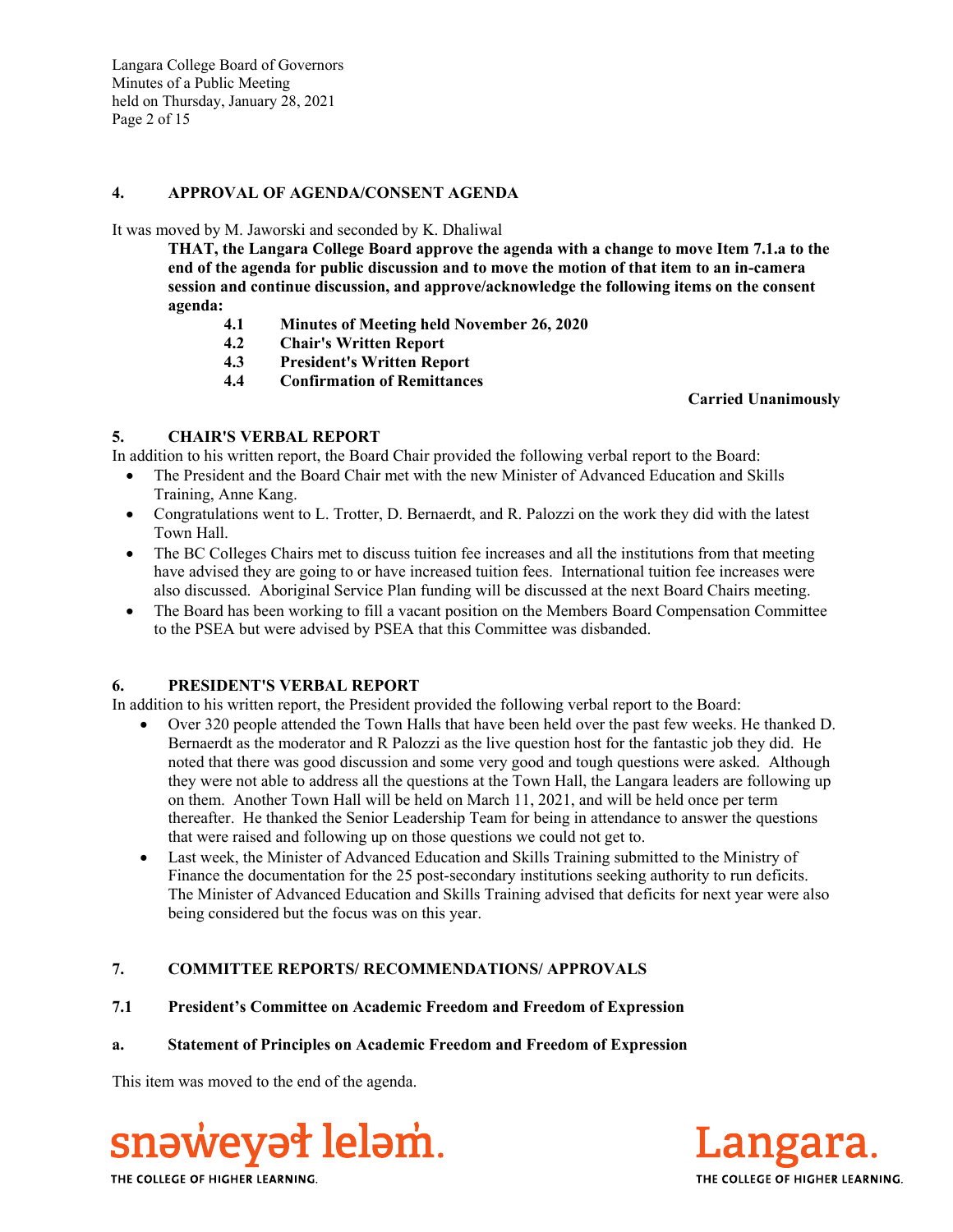Langara College Board of Governors Minutes of a Public Meeting held on Thursday, January 28, 2021 Page 3 of 15

### **7.2 Audit and Finance Committee**

### **a. Draft Minutes of Meeting held January 11, 2021**

Andy Dhillon, Chair of the Audit and Finance Committee, highlighted the minutes of the meeting held January 11, 2021 attached to the agenda for information.

#### **b. Audit Plan for 2020/21**

A. Dhillon, Chair of the Audit and Finance Committee, highlighted the 2020-21 Audit Plan attached to the agenda. He advised that not much has changed from the previous year noting that it is still heavily focused on being done remotely with COVID considerations. He noted that materiality remains the same as previous year and is what the auditors use to determine what they are going to test and how they are going to test. For new Board Members he noted that audits are a form of assurances over our financial statements to give all stakeholders comfort in the numbers contained in the statements in terms of their accuracy and completeness. The method in which it is done is prescribed by the Assurance Guidelines of Canada and materiality is a prescribed way of calculating an amount that is ideal and meant to capture everyone's expectations.

Discussion ensued and Board Members questions were answered.

It was moved by S. Murray and seconded by R. Palozzi **THAT, the 2020/21 Audit Plan be approved. Carried Unanimously.**

#### **c. Q3 Forecast to the Ministry of Advanced Education, Skills and Training**

V. Sokha highlighted the memo attached to the agenda noting that the forecast is brought forward on a quarterly basis as required by the Ministry and is developed using the Ministry's template. V. Sokha summarized the Third Quarter (Q3) Financial Forecast for the fiscal years 2021/22 through 2023/24 submission to the Ministry of Advanced Education and Skills Training and advised that the Audit and Finance Committee reviewed the forecast on November 12, 2020, and had no concerns. V. Sokha noted that the forecast will be updated with additional funding recently received by the Ministry but with no significant impact. Discussion ensued and Board Members questions were answered.

It was moved by R. Mirani and seconded by ML Baum

**THAT, the Board approve the Financial Forecast for fiscal 2020/21 with projections for fiscal years 2021/22, 2022/23, and 2023/24, as prepared during the Third Quarter (Q3) of fiscal 2020/21, to be submitted to the Ministry of Advanced Education and Skills Training.**

**Carried Unanimously.** 

#### **d. By-Law 204: Tuition Fees and Other Charges**

A. Dhillon, Chair of GNC, noted that it was important to have a good discussion on this item so he asked M. Koke to present the memo and by-law attached to the agenda and then opened the floor for discussion.

M. Koke advised that normally this item is brought to the Board annually in November. He provided background that since 2005-2006 the province has limited annual tuition fee increases to 2% for domestic students that is effectively a cost of living increase. The College normally receives direction from the province in the September/October time-frame and would then bring any recommendations for tuition increases to the Audit and Finance Committee in November. The document was prepared and ready to present to the Audit and Finance Committee in November 2020, but we were in a situation where we had not heard from the province. It was recommended that this be brought forward in January 2021 to see if we could get some direction in the meantime. The reality of our situation is that the College had not received specific direction from the province as to what that level of increase to domestic tuition was so the College decided to move forward.



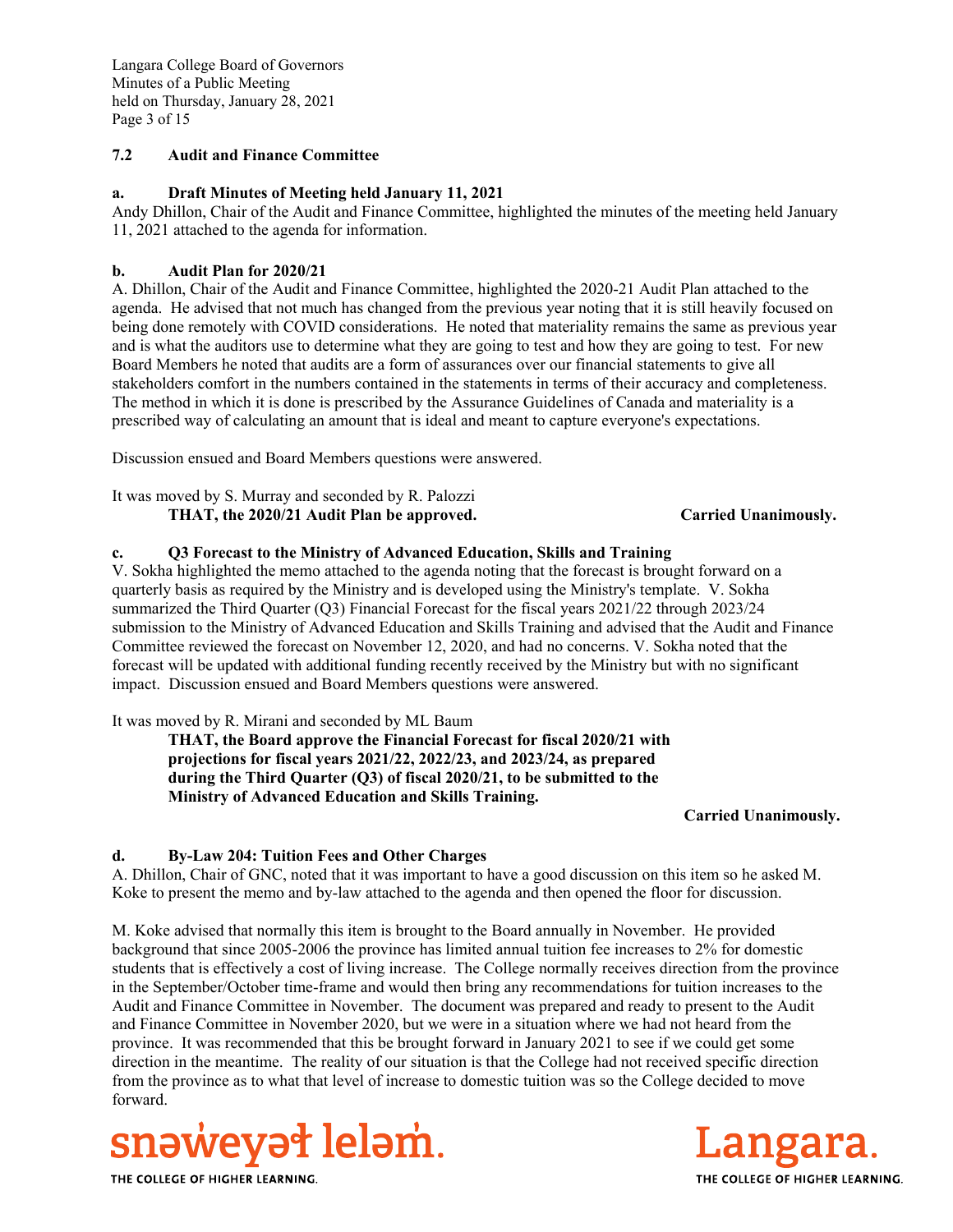Langara College Board of Governors Minutes of a Public Meeting held on Thursday, January 28, 2021 Page 4 of 15

In speaking with our counterparts at other institutions, many of them were in the process of bringing forward an adjustment to their by-law, and a motion, such as is being presented this afternoon, to their Boards and many of them have already done this. This is a motion that is effective May 1, 2021, so unless otherwise indicated in the by-law, these changes will be effective for our summer semester. We must provide 60 days' notice before enacting any of those changes so we have more than enough time to implement the increases for the summer. When we talk about the 2% increase, it is important to note that it is for domestic students only as we are proposing no increase to international fees for this coming period since a 6% increase in international fees was approved by the Board in November 2019 effective for the September 2020 semester.

A. Dhillon commented that due to the nature of the increase and the existing climate, AFC tabled the decision in November and determined that there should be a bit more discussion. At that time, the Board Chair and the President went back to their respective peers to see what was happening at other public post-secondary before a decision was made. After these consultations, it came back to AFC a second time and a recommendation is being made to increase domestic tuition by 2%. A. Dhillon opened the floor for discussion and the following points were noted:

- R. Mirani noted that the experience around COVID might be different for international students, and asked what the rationale was behind not raising international tuition fees. M. Koke responded that international tuition fees were raised 6% effective September 2020 and the College did not want to add an additional burden to its international students. Y. Varachia agreed that a substantial increase was implemented on international tuition fees and to do another increase so soon, especially the way things are going, would be too much too fast. Eventually we will need to look at this going forward to determine what the best course of action is, however, to do something back-to-back would be very difficult as a lot of international students are facing significant barriers in continuing their studies.
- A. Parappilly understands that the College has reached out to other Colleges to determine their plan for raising tuition, but asked if Langara normally reaches out to its students for their input on this matter, and if not, should they. A. Dhillon responded that it is a good question and asked M. Koke to provide background on how the process works. M. Koke advised that when we look at tuition, we look at where we are relative to the broader market. Langara is at the lower end of the spectrum, particularly as it relates to domestic tuition, which presents some financial challenges on an ongoing basis. In 2005-06 when this restriction around domestic tuition rates was introduced, we were second to lowest in the sector and that is where we remain. Unfortunately, when you take 2% of a smaller number, that gap between Langara and other institutions keeps increasing each year.
- M. Koke further advised that as it relates to domestic tuition, we have followed the provincial guidelines so we do not fall further behind the other public post-secondary institutions where we have the second lowest tuition. Anything related to international is structured differently since this is not regulated by the province and we do not have the same restrictions we have in the domestic area when we deal with international tuition. Consequently, we had not implemented an increase in international tuition for four years and then we made a 6% increase in September 2020.
- A. Dhillon added that the way we have to look at this is, when making any decision with regards to tuition, we need to consider the impact on students' today but we also need to look at the impact on students' in the future. If we do not take an increase on tuition today, what is the impact on their future education? That is part of our roles as Board Members and the position of the student-elected Board Members is to voice the concerns of the present body but also to take into consideration what is being left for those coming behind them. It is a strategic outlook. When the tuition fee increases were not implemented beyond the 2% when the College had the opportunity in 2001, it impacted the services that we provide to students today. It has also impacted the College from being unable to increase them beyond the 2% to catch up to the rest of the system so we need to look at what the big drivers are of that decision. The cost of providing education is steadily increasing and we have to consider that today, and there are a few things we need to look at on a broader outlook on a 5-10 year span. Today's expenses are a reality and the people that will be here tomorrow and beyond is something we need to consider. When we are considering this, we hope that Board Members will consider the present but also look to



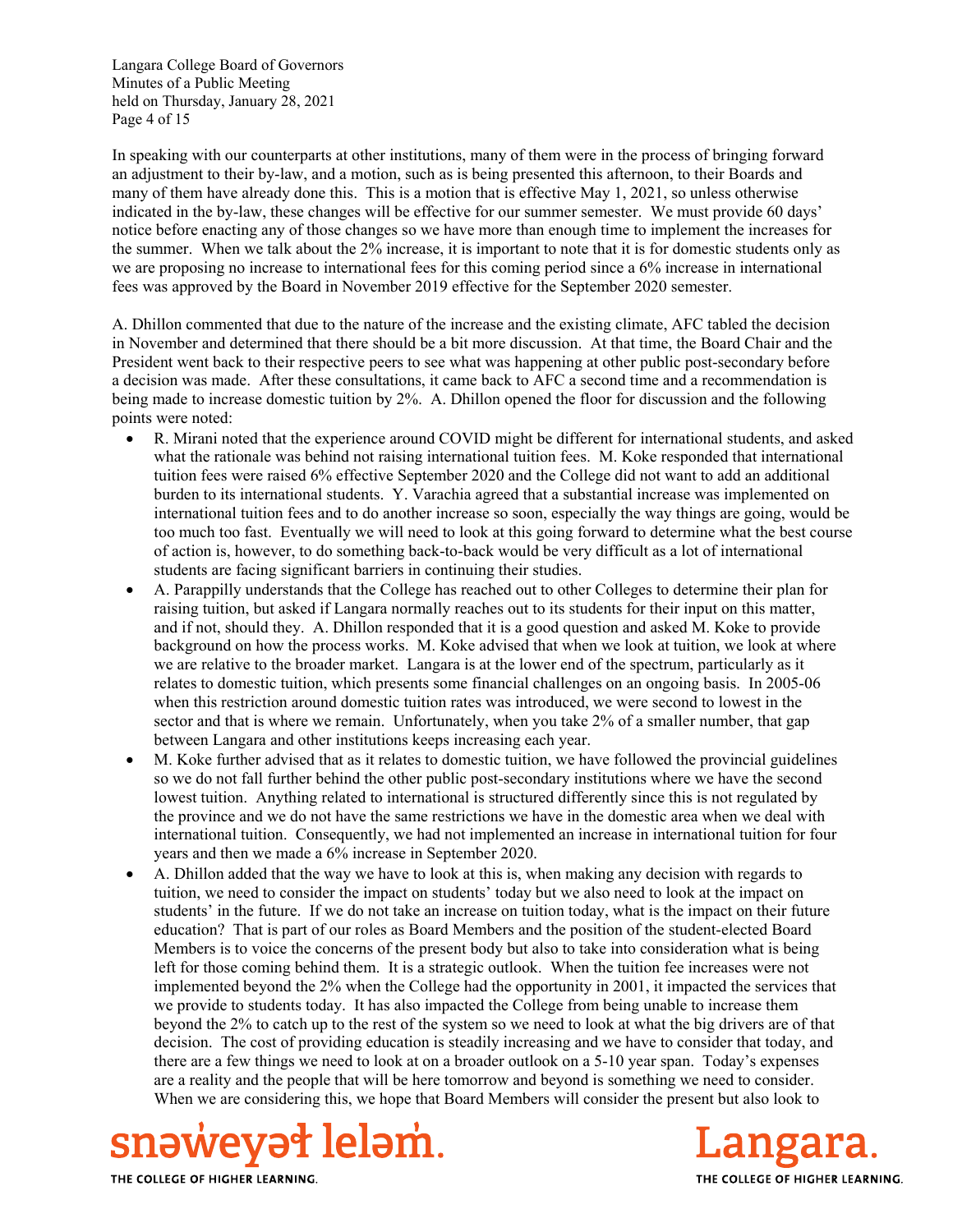the future because their fiduciary duty is to set the College on a path that when they vacate their position the next person has the ability to make decisions for their stakeholders at that time.

- C. Rheaume added to A. Parappilly's comments that the question he asked might not have been answered. He advised that a conversation was held about this yesterday in a meeting with new Board Members and the Board Chair prior to the Board meeting to review the Board agenda, It does affect the students directly and justification helps a lot. Instead of being reactionary, perhaps we could provide a communication to the students that captures what was previously said as to the rationale and justification for the increase. We could also include some things that the College does that is not being done at other institutions (ie Holiday Hampers, laptop loan program, Community Cupboard, etc.) – a small list of things that they get with their tuition and that affect the cost of providing services to students. Perhaps we do this annually for new and returning students so they are aware of why the increase is needed and could feel good about it because they see everything else that the College provides for them.
- L. Trotter responded that the College is always looking for ways to improve communication with our students and would be pleased to let them know where the funds are going and what we are doing. He noted that seven years ago we were in a \$3M deficit that was only resolved through international student recruitment, which has caused some other challenges for the institution. The challenge for us is that if we forego tuition we cannot recoup it in future and it would put us further behind the other institutions.
- C. Rheaume made reference to a recent CBC story that criticized UBC for increasing tuition fees during a pandemic. We want avoid that type of story coming our way. A. Dhillon noted that we could table that for further discussion and from a change management perspective, we should get ahead of it and take into account the work Senior Management does in general. It is not bad to highlight it but needs further discussion to finalize what the decision should be.
- J. Dwyer commended the College on its recommendation not to raise international tuition fees this year. She noted that the memo included in the agenda package indicates that we are now higher for international fees than many of our neighbouring post-secondary institutions and would like to know where we are on that scale. On the flip side of the market, we are second lowest on the domestic level in comparison to other institutions in BC and asked if that is still the case. She supported A. Parappilly's question and appreciated Cole's support and solution for it. She noted that this is a Board decision and thinks it would be appropriate if the Board Chair addressed it in his next report to the community. In response to the questions, M. Koke advised that the College was second to last in 2005-2006 and because all institutions are limited to the same increase, we are not making any headway and will not until that limitation is removed, and we are actually losing ground on other institutions the way this is set up.
- V. Sokha added that if we combine the government funding we receive for domestic students and tuition fees that we are charging, we are the second last College in terms of funding. Our government funding is actually lower per FTE than any other institution, which makes things worse in terms of funding from a financial perspective. When we talk about international tuition fees, we are positioned in the middle. We are not the worst or best by far, especially after the increase that other institutions implemented this year. We are well positioned in the middle with a very insignificant difference between us and the Colleges. However, the difference between us being a partial university transfer College and UBC is almost twice our tuition amount, so that is a significant difference that positions us well compared to Universities.
- M. Jaworski noted that the memo assumes that the rate of increase is 2% and asked what does the College do if the province sets the increase lower than 2%? A. Dhillon advised that the decision is made based on the information available at that point, is done with the best estimates today, and it is appropriate to be at that cap.
- M. Jaworski supported proactive communications to the students so that the students can plan. Do we have some sort of general statement in our communication to students about tuition increases? We know that they are going to happen, but is there something available that we can point to and advise students of the upcoming increase in furtherance of our tuition strategy that is set out in the calendar or some other document? If we do not have that, it would be the place to start to make sure that students know from the outset what to expect going forward. For the communications that are coming out about

ì

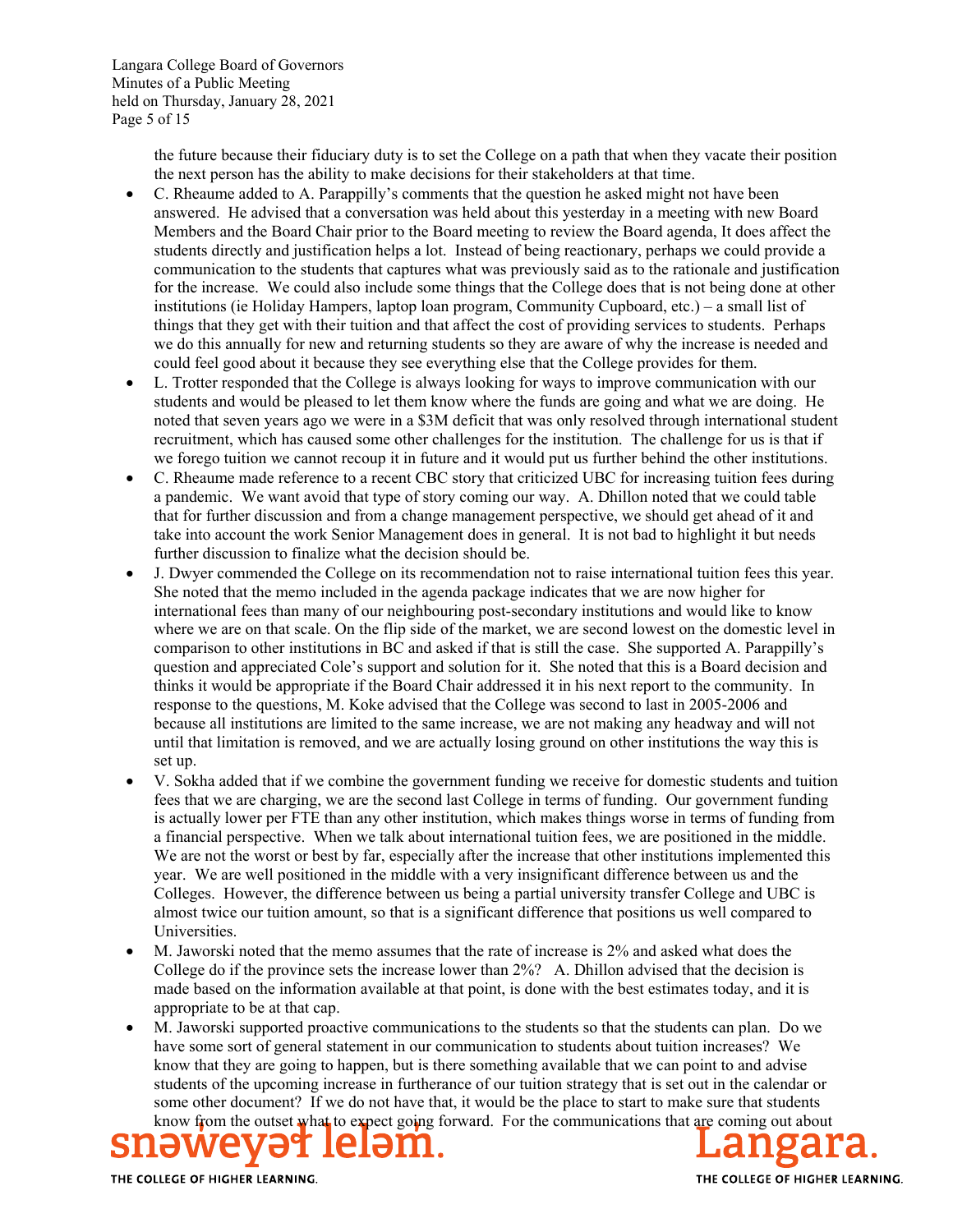tuition raises during the pandemic, one common theme he has heard from students is they think because they are not on campus that the campus is not incurring costs. They think that because it is empty, everyone is at home, so we do not have to keep the lights or the heat on. It is understandable that they think that if no one is there it is not operating, but to know that those costs continue and we are forgoing revenue is an important part of the perspective to relay to our students. The campus is operating and is ready for students when we are physically able to receive them.

- A. Dhillon agreed with J. Dwyer's comment that the communication come from the Board Chair to take ownership of the Board's decision to support the increase. The Senior Leadership Team has done a lot to get the information to us and should not have to take ownership or face criticism if there is any.
- ML Baum noted that she heard the same CBC report and the emphasis students were providing was a valid perception of how their experience has changed in the course of this last year. We need to help them understand that the institution does go on with the same kinds of financial demands and requirements and we also need to recognize the work that faculty had to do above and beyond in terms of retooling and providing virtual classes, revamping curriculum, etc. It gives a different perspective of the work that has been done and continues to be done at the College.
- D. Hunter agreed with communicating the increase to the students to make it easier for students to absorb the costs. She noted that overall, it is not a large increase and most students would be able to manage it. It does have the potential to negatively affect some students who may be going through some difficult financial times during COVID, but one of the most important things to consider would be the potential symbolic nature this may have for students that they want to feel supported. How the College frames this can make all of the difference to students because it is a volatile time in the world and people are more sensitive and have more anxieties than normal. Financial burdens can really increase anxiety and it is a good time to be careful with how this is introduced to the students. A lot of the points about sharing everything that the College is doing would be good to include in the communication. The College has had to incur large financial costs to upgrade the network to be able to make classes available online so that was an investment with the loss of some ancillary services so that would be good to incorporate into the message as well. Noting that the College has had a historical lack of funding from the government, is there a way to shift this to a larger scale for the College to consider in future?
- L. Trotter noted that the funding we have today started as program-by-program or line-by-line funding. There were mitigating factors based on the type of program, for example if there was lots of technology in the program then there was additional funding provided. In 2000, the government went to block funding and what that did for an institution like Langara that is primarily university transfer, one of the lowest funded per student FTE, is it locked in our funding at that level as our block or our grant funding. Currently that grant over the last seven years has increased approximately \$10M which builds in all of the increases associated with bargaining, etc. Along with our domestic student tuition, that takes us to about \$72M just from those two sources of funding. The government has been good about providing one-time funding, however, one of the pieces that is encouraging is that in the new Minister's Mandate Letter there is a review of the on-going funding that we advocate for and so it is hopeful that it will put us in a better position once the review is complete.
- L. Trotter noted that where our finances are based on revenue, annually we present a budget to the Board and provide a breakdown comparing with other institutions in terms of tuition, grant, international fees, and domestic fees and where that places us. Last year, one credit hour - on average - for our instructional delivery cost only is \$529.70. Of that cost, students pay 1/5 of that or approximately \$101.41. That is averaging between courses because there are upper division and lower division and there are other courses that have lower costs. The government grant works out to approximately \$299.81 per credit hour, and that means the College has to generate \$128.48 per credit hour x 30 credit hours x 7,096 FTEs, which is our target, to offset the shortfall in funding. Another way to look at this is if we could not offset the shortfall, which is \$27.35M that we would have to act on making that reduction, which is significant.
- President Trotter indicated that while we have been very successful with international education that has paid for our shortfalls in funding it has caused other significant challenges for faculty in the classroom. We have been working over the last couple of years on how to improve our international strategies, how

ì

THE COLLEGE OF HIGHER LEARNING.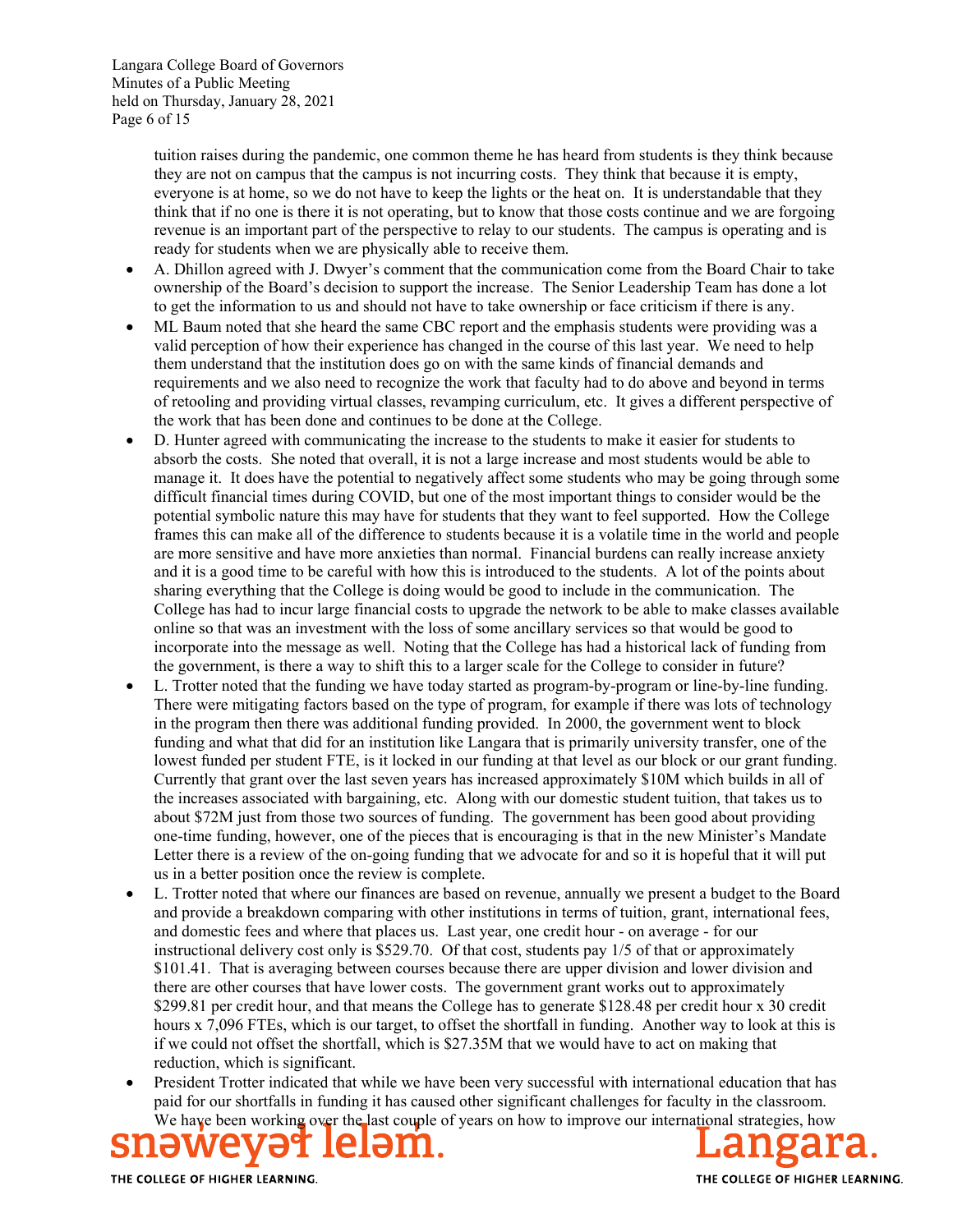Langara College Board of Governors Minutes of a Public Meeting held on Thursday, January 28, 2021 Page 7 of 15

> to better prepare students coming into Canada, sometimes there are cultural issues, sometimes there are educational issues, and those are the issues we have been working on. It is a challenge not just at Langara but at every College and University in the country. If we had to reduce to just our operating grant and domestic tuition, it would have a significant impact on the College's operations and our ability to provide programming for domestic students. He noted that he was in agreement with the recommendations made and ensured that the College is very mindful of them and we do provide communication to help our students prepare. Delivery of education is our core business but we need the funding to make it happen.

A. Dhillon thanked everyone for the very robust discussion and advised that if there were further points to make or questions to ask to please reach out to him or the Board Chair. In summary, he noted that a communication from the Board would be good to appreciate the sensitivity of the topic discussed and to acknowledge the serious consideration from every aspect.

It was moved by I. Mass and seconded by M. Jaworski

**THAT, the proposed tuition fees for instruction in all programs and courses commencing on or after May 1, 2021, according to the fee schedule attached and marked "Schedule A", be approved by the Board.** 

**Carried Unanimously.** 

#### **e. Strategic Plan Year 5 Update**

Y. Varachia and L. Fisher made a presentation and high-level overview on the Year 5 update of Langara College's Strategic Plan (attached to the agenda for information). Y. Varachia advised that some of the targets have been changed to adapt and pivot in some areas and the COVID situation has reduced our ability to do some of the things we wanted to do.

L. Fisher advised that this is the fifth and final year of the 2016-2020 Strategic Plan and is an opportunity to reflect, not just on the progress we were able to make this year despite the very challenging circumstances with COVID, but on the bigger picture of what we have accomplished over the last five years. Significant accomplishments were highlighted as follows:

- 2020 saw the best result in terms of the number of new students who indicated that Langara was their first College of choice.
- There were improved measures on student graduate and transfer student satisfaction.
- Over the life of the Plan, 8% more students today are enrolled in a program that has work-integrated learning imbedded in it than when we started in 2016.
- Over the five years of the Plan, we have distributed \$6.8M in scholarships and bursaries to our students which is a remarkable achievement considering where we were with the Foundation and fund-raising not long ago.
- Our student volunteer hours have increased 25% over the life of the Plan and would have been higher if it were not for the impact of COVID on student volunteer opportunities over the past year.
- Have completed 50 program reviews over the past five years.
- The new Campus Master Plan was completed and is working its way through the City of Vancouver approval process.
- Langara held its first ever anniversary Alumni Engagement and Comprehensive Fundraising Campaign: Beyond 49 – exceeding its fundraising goals.
- The College made significant improvements in a number of areas of its IT systems including selection of a new ERP system, the first phase of which launched in January 2020.
- Significantly, our relationship with Musqueam has really deepened. It has been 5 years since we were given our Musqueam name snәweyәł lelәm, which means house of teachings, by Elder Henry Charles and the Musqueam people, and the work we did with them after that to incorporate it into the institutions identity. The beautiful House Post that was erected in September 2018 is evidence of some of the work we have been doing with Musqueam over the years.



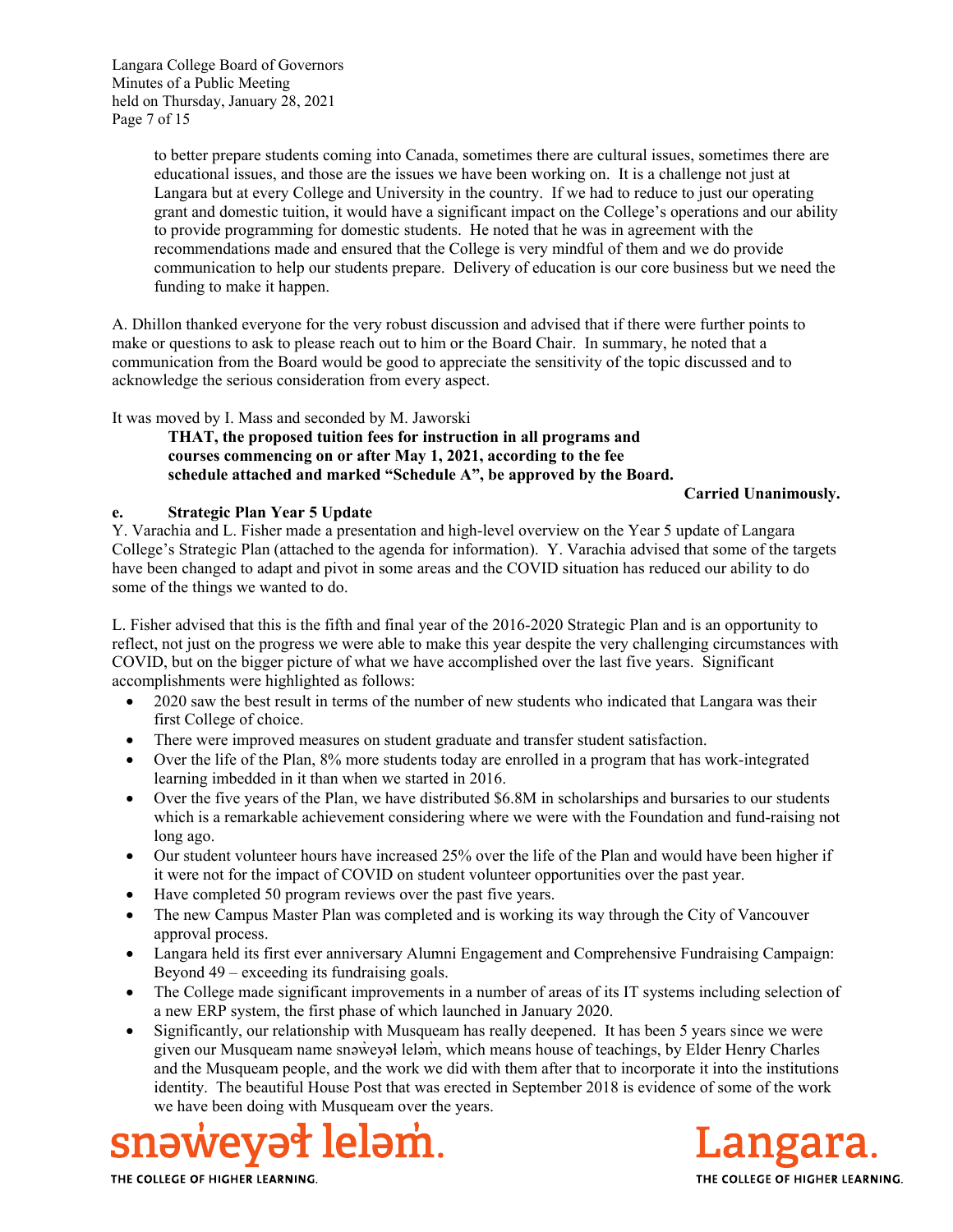Langara College Board of Governors Minutes of a Public Meeting held on Thursday, January 28, 2021 Page 8 of 15

S. Murray commended the Strategic Planning process, follow-up, and providing of the reports. He noted that strategic planning is not a strength of many and it was quite impressive to see how the College has been moving forward and to be at a point to provide a document at the end of five years that shows the progress that has been made.

I. Mass noted that the gains and measures we have made, most of which we were able to meet or exceed, is very impressive. Congratulations to the Senior Leadership Team, faculty, staff and students, and especially to L. Trotter for guiding us through a difficult period.

In conclusion, it was noted that the Year Five Update closes out the current 2016-2020 Strategic Plan and the Board is currently reviewing the final draft of the 2021-2025 Strategic Plan.

Discussion ensued and Board Members questions were answered.

#### **7.3 Governance and Nominating Committee**

#### **a. Summary of GNC Meeting held January 14, 2021**

R. Mirani, Chair of the Governance and Nominating Committee, highlighted the draft Minutes of the GNC meeting held January 14, 2021, attached to the agenda for information.

#### **7.4 Bachelor of Recreation Management (BRM)**

M. Heldman highlighted the memo attached to the agenda on the subject of the Bachelor of Recreation Management. She introduced Sunita Wiebe, Director, Academic Quality Assurance who provided background as to why this was coming to the Board for approval. S. Wiebe noted that the office of Academic Quality Assurance is responsible for overseeing Langara's academic quality assurance processes in alignment with College plans and policies and the Ministry of Advanced Education and Skills Training expectations. Since its launch in 2019, the AQA, has been in regular communication with the Degree Quality Assessment Board (DQAB) Secretariat seeking advice and guidance as the College prepares for its Quality Assurance Process Audit in 2021. DQAB's advice has contributed to the expedited Bachelor of Recreation Management Full Program Proposal. In compliance with DQAB's requirements, we come to the Board of Governors to seek approval of the development of the Bachelor of Recreation Management as appropriate within the institution's plan and priorities. Once we have received the Board's approval, we will be able to upload to the Full Program Proposal to the Post-Secondary Institution Proposal System (PSIPS) for a 30-day peer review.

L. Trotter advised that this is an existing program that had to be re-submitted due to changes to the program.

Discussion ensued and the following points were noted:

- Graduates of this program would work in recreation centres and provide programming in the community. They could continue their education to obtain an education credential in order to work as a physical education teacher in the school system.
- The motion was changed to add "revised" before "baccalaureate" to identify that this was not a new program but an existing program with changes to bring it into compliance with DQAB's recommendations.

It was moved by J. Dwyer and seconded by R. Mirani

 **THAT, pursuant to Section 19(1)(g) of the College and Institute Act, the College Board approve the development and implementation of the revised baccalaureate program with an applied focus leading to the granting of a Bachelor of Recreation Management.** 



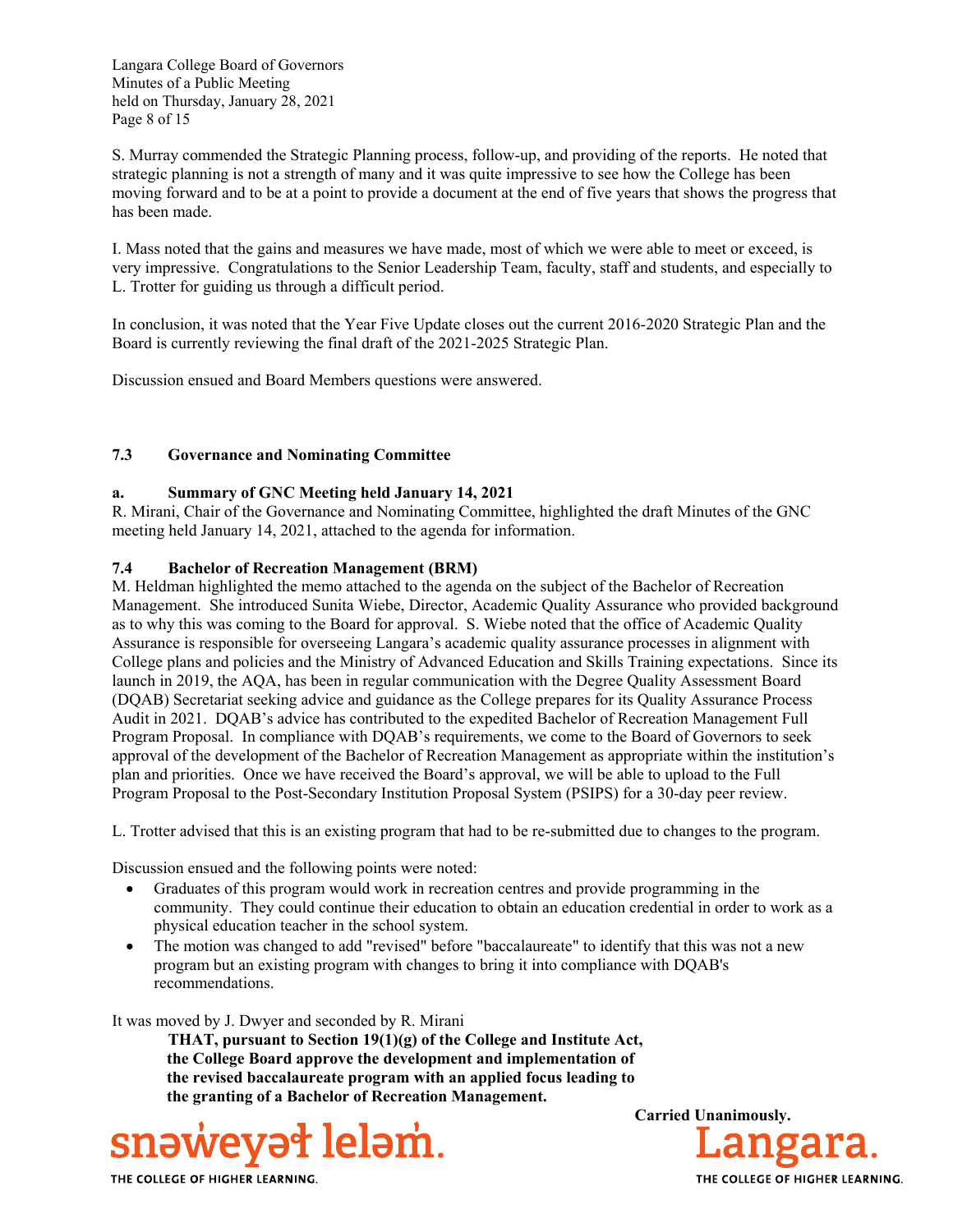Langara College Board of Governors Minutes of a Public Meeting held on Thursday, January 28, 2021 Page 9 of 15

### **7.5. Student Enrolment Task Force - Update**

M. Heldman provided an update on enrolment from January 25, 2021, that shows the application and enrolment numbers for the most recent reporting period. Applications for summer 2021 is divided into domestic and international. Domestic applications are up 37% and international applications are down 20%. It is very early in the registration cycle and it is encouraging that we have a number of domestic applications and look forward to sorting through and making as many offers as we can. To date, the number of offers made for domestic year over year is down 31% and for international is down 26%, which is all related to COVID. The number of offers accepted is down 33% for domestic compared to January 2020 and international is up 14%.

The final enrolment numbers for the spring semester are very stable as they represent nine days post-stable date for both reporting periods 2020 and 2021. Domestic numbers have not changed year over year and international is down 10%. We are very pleased that international enrolments are only off 10% as our projections were that they would be off by at least 14%. The number of unique domestic students is up 2%, which tells us that in this particular semester students are taking fewer courses than they were taking a year ago. The number of unique students for international is flat at 10%, which means that there is no change over the number of courses international students were taking a year ago.

In response to a question what a post-stable date is, M.Heldman advised that it is a Ministry term to count FTEs and enrolments and is a language associated with collection of data. It is a date after which, if a student withdraws they are not eligible for a full or partial refund and a "W" appears on their transcript.

Y. Varachia added that there has been a lot of lobbying with Immigration, Refugee and Citizenship Canada (IRCC) especially around the international students. He thanked everyone for their support as the IRCC has been listening and we have seen students trickling in. Our goal is not to get students on campus but to allow students to continue their education in their home countries and the work we have been doing with the IRCC is allowing that.

R. Mirani provided context around the impact on the K-12 system and the College's summer enrolment. Grade 12 students are not necessarily at the same point this year academically as in previous years. They do not necessarily have all the courses and credits they need to be able to put a proper application through, so this impacts the College's summer enrolment.

J. Dwyer thanked the Task Force for the enrolment updates as they have been very helpful.

C. Rheaume noted that it would be interesting to know where our students are coming from demographically to identify where further outreach might be needed. Y. Varachia advised that this information is being developed, especially around indigenous students, and will be provided to the Board at a future meeting.

R. Mirani advised that it is hoped that the Task Force will be in a position to present a report to the Board in March with a culmination of the work that the Task Force has done to date.

### **7.6. Indigenization Task Force - Update**

J. Dwyer, Chair, Indigenization Task Force, noted that the work of the Task Force has been inspiring and reminded the Board who the Task Force Members are. The most important task right now is for the Board to respond to the Save-the-Date invitations for April. Since we are going to be on Zoom, it is recommended that the sessions be held over two days. The morning of April  $16<sup>th</sup>$  will be the educational portion of the Task Force work and will include: (1) Welcome from Musqueam; (2) Introduction to Musqueam; (3) History of First Nations in Canada up to the Truth and Reconciliation Commission, which might include some prereading; and, (4) What is Indigenization in the context of Higher Education? The last session of the day will be to focus on Langara (ie: what has Langara done? how far has Langara come, and what are we aspiring



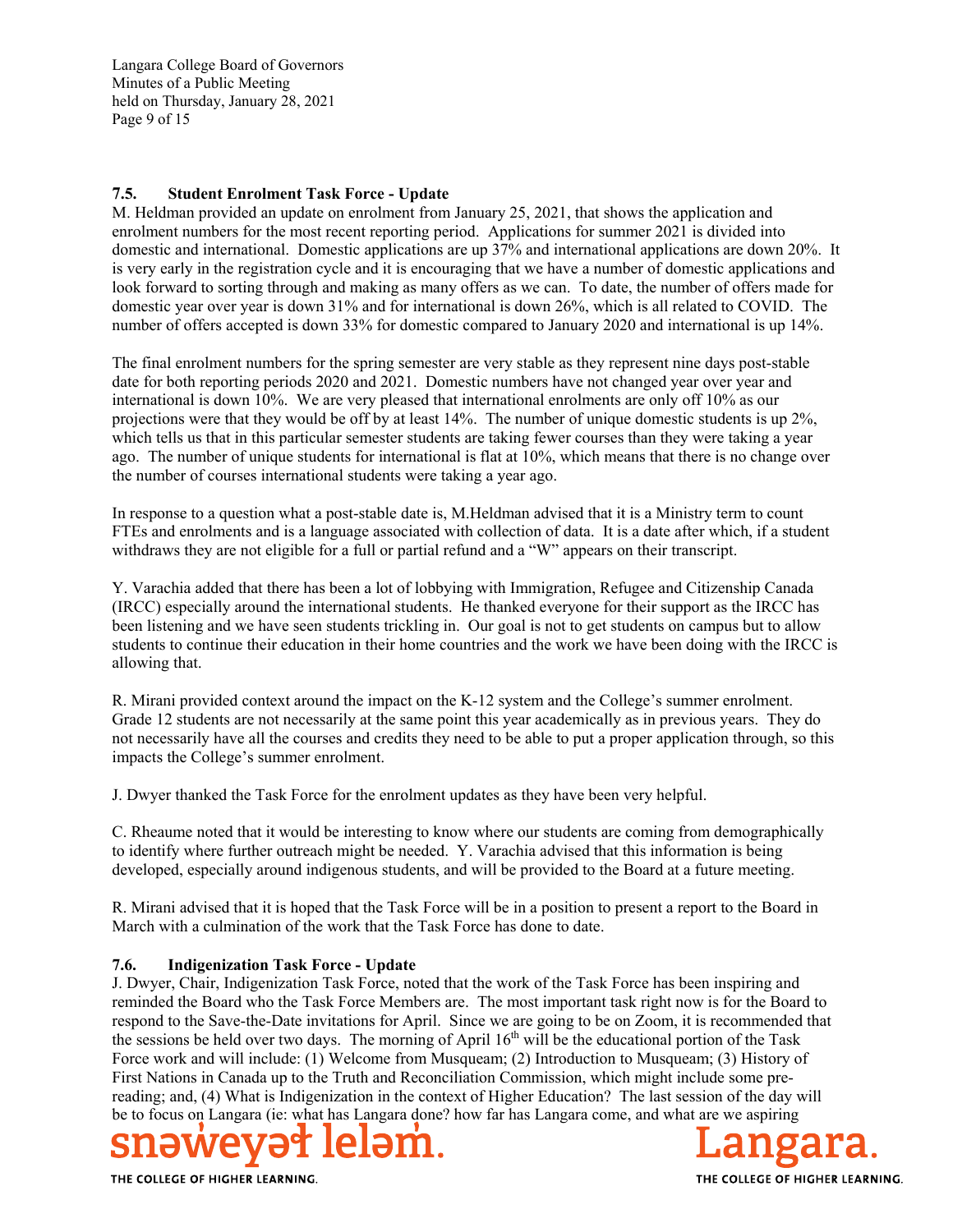Langara College Board of Governors Minutes of a Public Meeting held on Thursday, January 28, 2021 Page 10 of 15

towards?) The session on the morning of April  $23<sup>rd</sup>$  will be to deal with the second part of the mandate – now that the Board has a basic understanding of this strategic challenge, to workshop the Board on: What is it the Board can do to assist the College on this strategic issue? We are in the process of finalizing the agenda and getting invites out to secure the speakers.

## **8. EDUCATION COUNCIL REPORTS**

The Board Chair reminded Board Members of Section 23 of the BC College and Institute Act that requires Education Council to advise the board on the development of educational policy.

### **8.1 Report of Meeting held November 17, 2020**

D. Bernaerdt, Chair, Education Council highlighted the summary report of the Education Council meeting held on November 17, 2020. Of special note were the following:

- A large portion of this meeting was dedicated to reviewing significant changes to Journalism certificate and diploma programs. In addition to updating the existing courses to reflect industry trends, new courses were created to further emphasize the communication skills needed by grads with increased focus on digital media storytelling, data driven journalism, and podcasting. There is some overlap between the certificate and the diploma so there is a long list of course changes to support the proposals.
- Policy E1004: Aboriginal Education dated back well over a decade and had not been operationalized. We found conflicts with Education Council's by-laws and it did not reflect current practices at Langara. In light of the work being done to develop an Indigenization Strategy at Langara, the decision was made to rescind this policy after consultation with the Interim Indigenous Education Services Director, the VP, External, and the Registrar. It is not that there is not a commitment to having something like this in place, but there is important work being done and once that work concludes we need to revisit this.

### **8.2 Report of Meeting held December 15, 2020**

D. Bernaerdt, Chair, Education Council highlighted the summary report of the Education Council meeting held on December 15, 2020. Of special note were the following:

- As you are aware from the last agenda item, the Full Program Proposal for the BRM was approved in principle at the December EdCo meeting. There are also program changes to the Diploma (which ladders into the degree), the Baccalaureate, and course changes that were also approved in principle to support the anticipated approval of the Baccalaureate by the Board of Governors and DQAB. He recognized the significant work that has been done by the department with the support from their Dean, the interim VP Academic, the AVP, Students, and the many other departments such as AQA, RES, TCDC.
- Another significant item was the approval of a new standing committee of Education Council. The Curriculum Review Committee (or CRC) will be taking over the role of reviewing curriculum proposals later this semester. The task force that worked on this proposal consulted with several groups while developing the Terms of Reference and Procedures. The implementation of the CRC is being done with the goals of increasing the involvement of the departments advancing the proposals, improvements to the efficiency of the curriculum review process, and designing a framework to ensure robust review.

It was moved by R. Palozzi seconded by R. Mirani

**THAT, the Education Council Summary Reports for November 17 and December 15, 2020 be received. Carried Unanimously.** 

### **10. BOARD MEMBER REPORTS**

M. Jaworski provided an update on the Langara College Foundation as follows:

 Celebration of Excellence event was replaced with a virtual celebration launching in early December, offering an opportunity to congratulate and celebrate student scholarship recipients and donors. 250



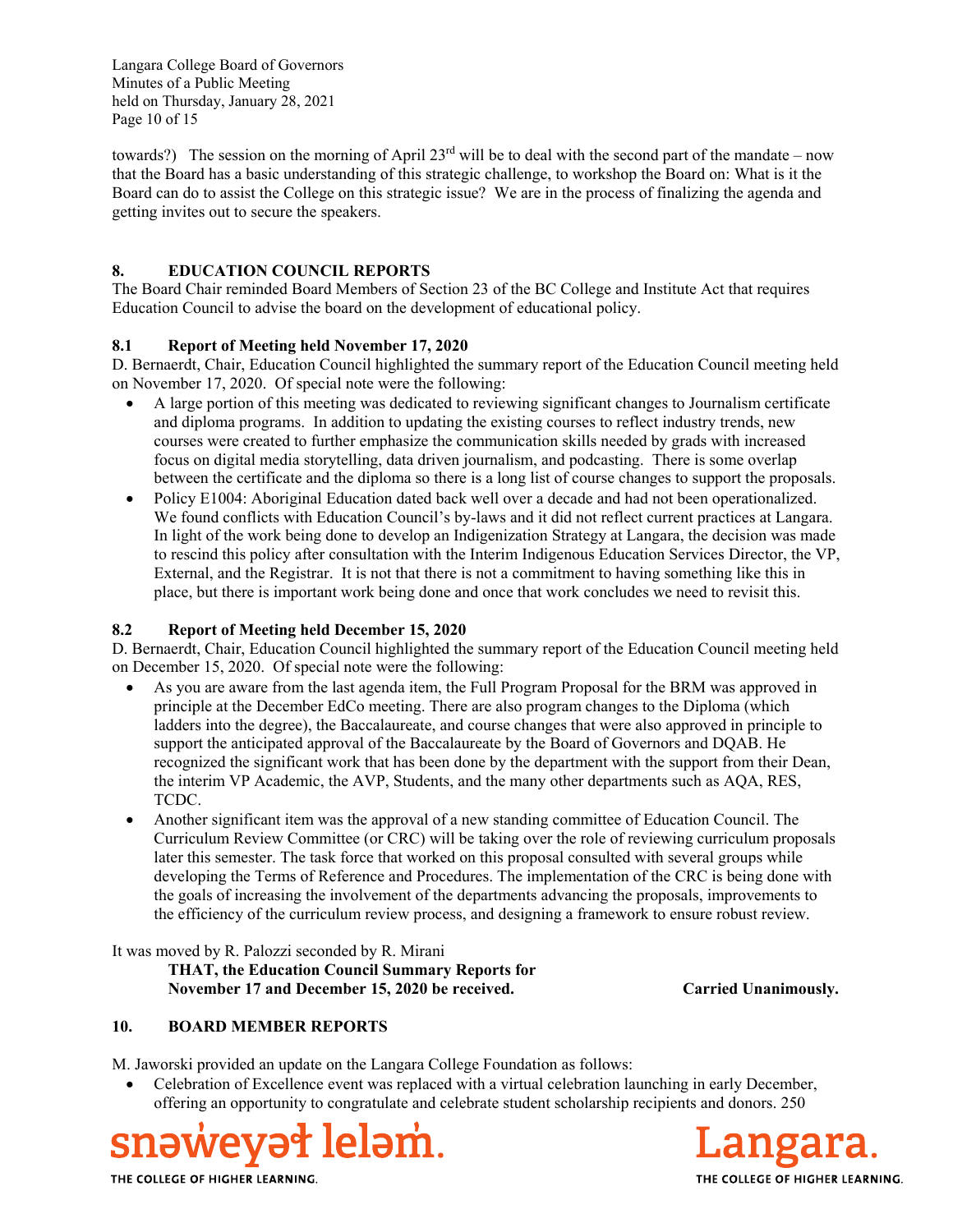students were honoured through the online experience, which included a video, enhanced website and new messaging board to send congratulations to students and thanks to our donors.

- Holiday Hamper project dispersed \$49,500 and assisted 215 students. A highlight was our faculty and staff who raised over \$11K just to help 22 students with families.
- Year-end for the Foundation is December 31st so we are currently preparing for the annual audit with KPMG which will take place in early February.
- The Foundation exceeded \$1M for the second straight year.
- A donation of \$100,000 from the RBC Foundation was just received to support the Gathering Space, funding a learning strategist for one year; support for the purchase of 15 laptops for the new lending library, which launched January 18th; and support for the development of an online career preparation course which will be piloted by Indigenous students.

M. Jaworski advised that the Foundation board will meet again on February 24th. Currently board committees are active with meetings working on the following:

- Retooling the Foundation's skills matrix to help with recruitment and succession planning for Directors.
- Reviewing a proposal for a new standing committee of the board to formalize and grow fundraising side of the Foundation.
- Review and updating of the Foundation's Risk Registry.
- Reviewing the Foundation's investment strategy with Genus Capital Management to increase its Fossil Free Holdings.

He advised that the Foundation would like to make its annual presentation to the College Board at the March meeting providing a year in review for 2020.

# **11. CONSTITUENT GROUP REPORTS**

There was no report.

### **12. VISITOR'S COMMENTS**

There were no visitors.

### **7. COMMITTEE REPORTS/ RECOMMENDATIONS/ APPROVALS**

It was noted that the following item was moved in the agenda.

### **7.1 President's Committee on Academic Freedom and Freedom of Expression**

### **a. Statement of Principles on Academic Freedom and Freedom of Expression**

I. Mass highlighted the cover memo attached to the agenda noting that we will go through steps 1-5 in the memo and then go in-camera.

L. Trotter introduced the members of the President's Committee on Academic Freedom and Freedom of Expression (PCAFFE) in attendance as follows:

- Margaret Heldman, VP, Academics
- Darrell Kean, Instructor, Criminal Justice
- Gerda Krause, Dean, Faculty of Science
- Rose Palozzi, Senior Financial Analyst, Budgets



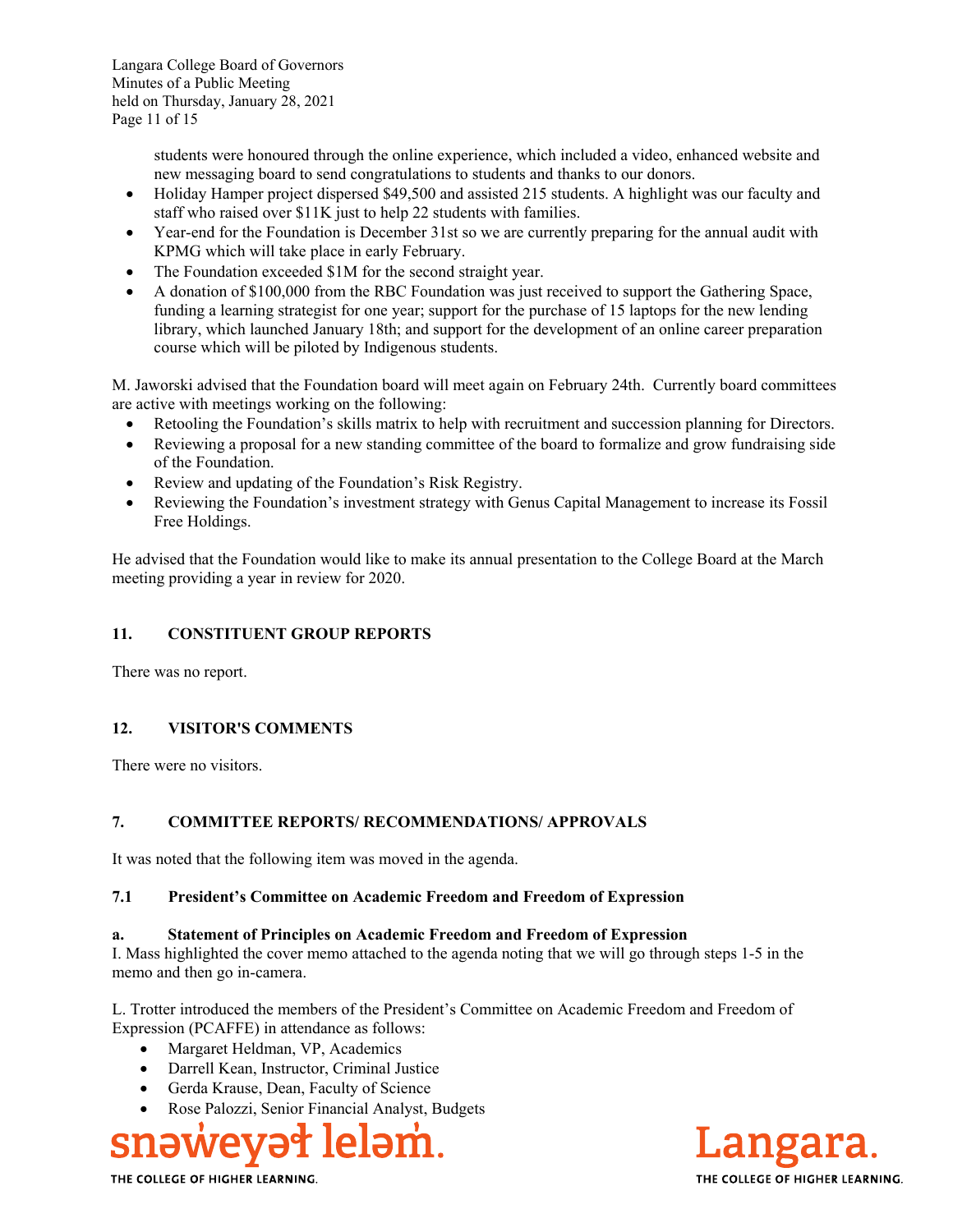Langara College Board of Governors Minutes of a Public Meeting held on Thursday, January 28, 2021 Page 12 of 15

- John Russell, Instructor, Philosophy
- Joyce Wong, Librarian
- He also acknowledged former Committee Members, Ben Cecil and Briana Fraser and thanked them for their contributions

He noted that co-Chair John Russell is the former head of the BC Liberties Association and has a background and written and published on the issues of freedom of expression. He noted that he also has a background on academic freedom through his publications.

The President's Committee on Academic Freedom and Freedom of Expression was one of the five Task Forces that were created two years ago by the Board looking at the five strategic items. This one started with an exercise with the Board in November 2018.

J. Russell thanked the Board for receiving the submission and for creating the opportunity to present this. He provided a summary of the process noting that the Board created this Committee in the midst of a lot of controversy across the country. We were heading into unchartered territory as there had not been a scandal at Langara, which is one of the reasons we thought it was a good idea to undertake this process, people's careers were not in jeopardy based on the outcome, and there were no public issues of controversy or criticism, so we thought it was a healthy opportunity to look at this and be proactive to not end up being reactive after a controversy has emerged. This document and the consultations that have happened that we have done over the past 2 years, it is fair to say that we bring it to you essentially with unanimity amongst the stakeholders that we consulted with. He outlined the process as follows:

- The Committee met a few times, did a literature search, talked about issues related to academic freedom and freedom of expression, and created a draft document that the Committee then took to the College community for consultations.
- Two World Café's were held and were well attended by administrators and faculty.
- The first stakeholder group the Committee spoke with directly was the Langara Faculty Association.
- A robust group of students were then engaged.
- It was then taken to CUPE for consultation.

Each phase of the process was iterative where changes were made to the document after each meeting and then sent back to each stakeholder group for further comments. The Committee has been in constant contact with the LFA through each stage of the process. This process has made this document responsive to the Langara community and to the general issue of academic freedom. It is not certain if any other institution have gone through a careful process such as this of seeking out stakeholder opinions. The discussions were enormously constructive, as reflected in the document, and the groups we spoke with are comfortable with the final iteration of the document.

J. Russell noted that the document speaks a lot to academic freedom and freedom of expression, but one of the things that we are quite proud of is the idea of having a review process so that the Provost, who is often in charge of making decisions about who comes on campus to speak, could ask for help from a Committee of individuals whose job is to promote and help interpret the document if asked for advice. He noted that he was not aware of another Academic Freedom/Freedom of Expression document that creates this type of process. It has the potential to have an institution within our institution that is devoted to thinking about these issues and informing administration, faculty and others on the topic of academic freedom. Another thing the document provides that is original is that it is not just boilerplate principles about academic freedom, but we talk about the special need today for academic freedom. Colleges are one of the few places where we have seen in the last generation how truth has become monetized through media outlets who are not really news outlets but are providing information for which there is a demand.



Langai THE COLLEGE OF HIGHER LEARNING.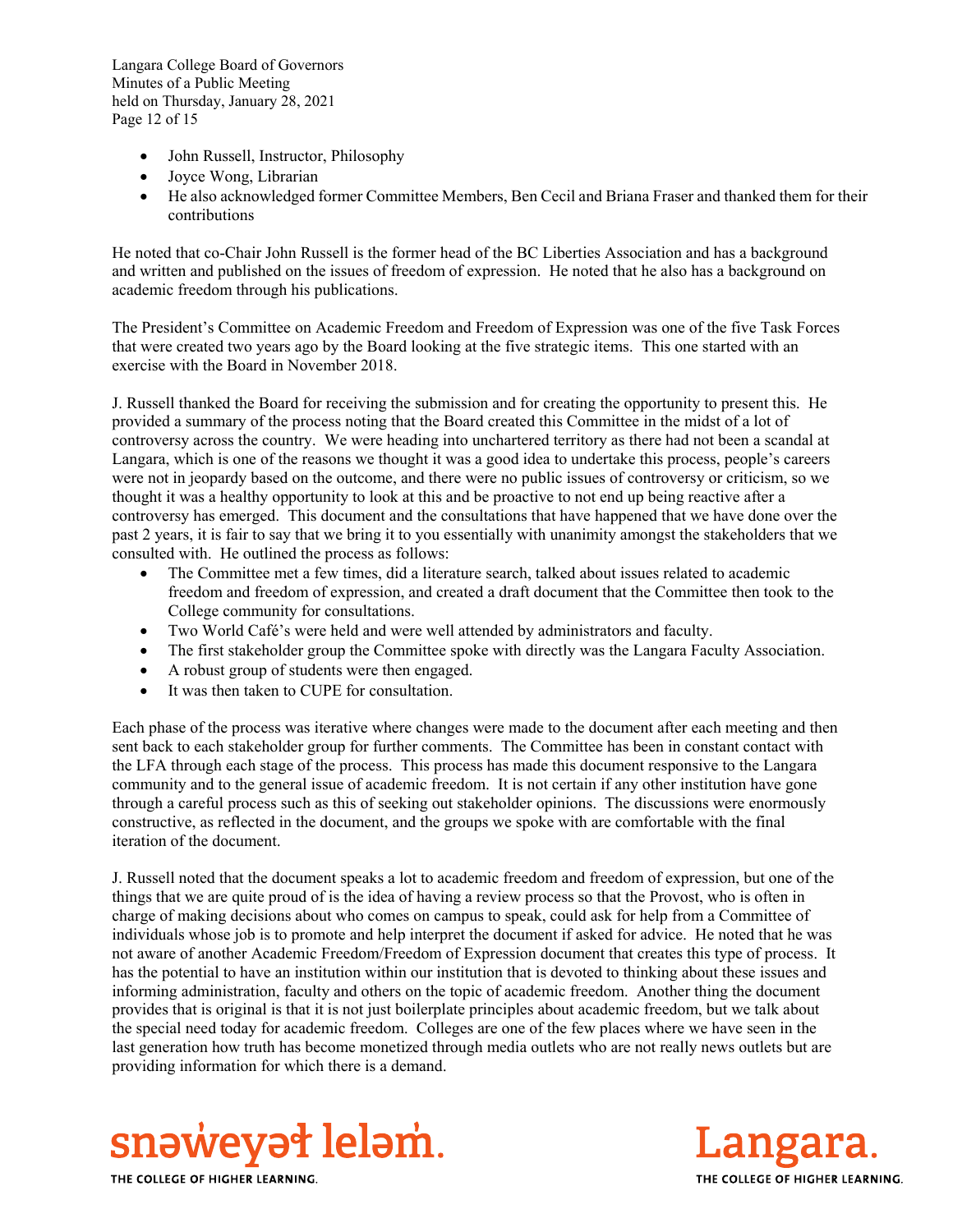Langara College Board of Governors Minutes of a Public Meeting held on Thursday, January 28, 2021 Page 13 of 15

J. Russell noted that we desperately need to hold onto opportunities in our communities for discussing the broadest range of ideas. The advantage that post-secondary institutions have is they bring the best skills human beings have devised for identifying weaknesses and arguments and for engaging in critical discussion. Another thing we are pleased with is that this document puts it in an immediate context that is relevant and shows the need for this sort of document. There are other things in the document that are helpful – common philosophical distinction, the use-mention distinction, tool and analytical philosophy. The use-mention distinction is the idea that there is a difference between using a term in day-to-day language and mentioning it for the purpose of analyzing for discussion. It is a distinction that we are all familiar with but unless it is brought to consciousness or it is not clear, then we need to remind the community that the use of offensive ideas or language in a classroom setting is not endorsement to use the language but to expose those ideas to the most serious critical scrutiny. Culturally there is a need to have this document. We should be proud of this document; we can be a leader in this area because this document was not born out of a context of scandal. It is people interested in the topic and committed to trying to find a way of expressing respect for these values in a focused and articulate way.

D. Kean thanked J. Russell and L. Trotter for the invitation and for the opportunity to take this information for discussion to the Langara Faculty Association. The document is a product of the participation of the College community and has received consensus from the LFA.

S. McLean echoed D. Kean's comments that this document is a product of the participation of the College community. The approach taken to involve many people in it is an example of our strength of working together. It is good that we have guidelines or principles in place before a situation arises that would require it.

G. Krause noted that she felt privileged to be part of the discussion as it is a tremendously important piece of work for Langara. It was done in a very Langara way – we did consultations, we listened to people, we met with lots of groups – and thinks the document is much stronger as a result.

J. Wong reiterated that the process was very thorough and one piece in the document that is very unique and that she was very proud of was the explicit reference to our commitment to foster inclusivity and equity in context of academic freedom and freedom of expression.

Discussion ensued and the following points were noted:

- J. Dwyer thanked the Committee noting that she was very proud to read the document and see the work of the Committee. She asked, on a sector level, how unique is a statement like this at a higher education institution?
	- o In response, J. Russell noted that unfortunately in almost every case, the documents are written in response to problems and the documents reflect that. The documents are also created when they are trying to heal wounds so it does not put them in the best context to write a straight-forward set of principles to use going forward. Almost all post-secondary institutions have some sort of comments or remarks that are formal about academic freedom. What we have seen in the last decade is a need for better articulation of them because they are not being followed or well understood. We took very seriously the idea that when an institution makes decisions, it needs to find ways to make sure that the decision is informed. Our Statement of Principles is longer than others, includes the review process, and tries to explain some key ideas in our literature review that we thought were overlooked and could be emphasized. Every institution will probably point to some document but what they often do not have are the sorts of internal processes that we have gone through to try to create the document.
	- o L. Trotter added that in Alberta and Ontario the governments mandated that institutions produce statements or guidelines of academic freedom and freedom of expression and adopt the Chicago principles. The Chicago principles have a declaration that has over 100 signatures, however it is based on a US institution (the University of Chicago). We really liked the Chicago principles so there is a reference to it and a link in the document. Former SFU President Andrew Petter's

SNƏW

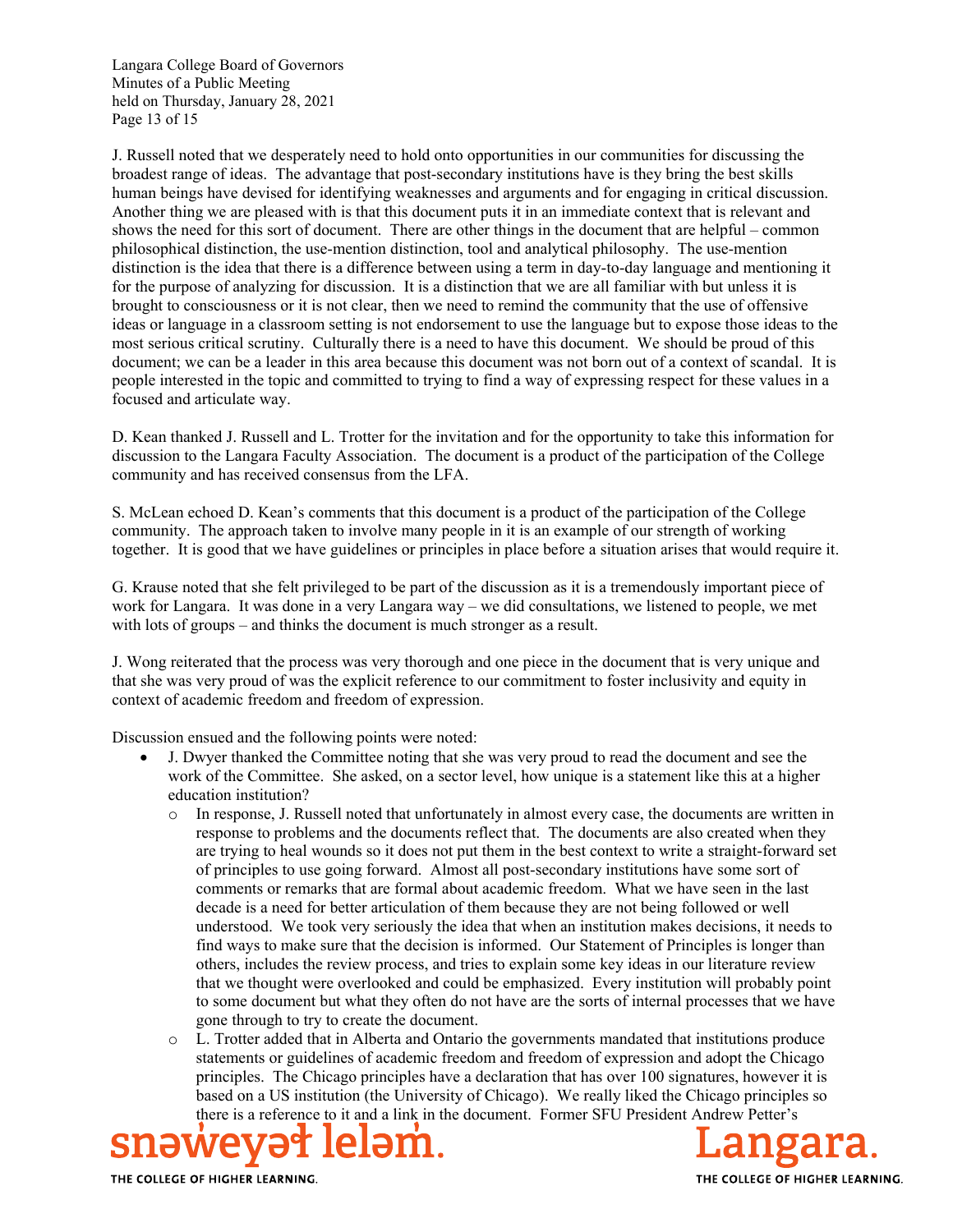Langara College Board of Governors Minutes of a Public Meeting held on Thursday, January 28, 2021 Page 14 of 15

> statement was also referenced in the document and included with a link. The Committee has tried to stay in front of issues before they occur and wanted to be clear that we are not dictating to faculty what they teach in terms of how they deliver as we have a collective agreement that touches on that, which is also linked in the document.

- ML Baum expressed her appreciation for the work of the Committee to prepare the document and for the process that was thoroughly and thoughtfully developed. She appreciated the depth of the document, the fact that it does not fall back on slogans, and the deep articulation of the ideas involved. She asked for clarification of the sentence, "Review and resolution of academic freedom disputes within the classroom are subject to a separate process under the collective agreement between the college and the Langara Faculty Association." What does that mean operationally in terms of, in particular, the use-mention distinction and how that would play out differently under the review process?
	- o J. Russell clarified that the collective agreement provides protection to the instructors in the classroom. If a dispute gets to a point where it becomes a matter of grievance and the Union is involved, the collective agreement as a legal agreement would take priority over the Statement of Principles. In discussion with the LFA, they were comfortable with this document to help inform who should be invited to the College for discussions.
	- $\circ$  S. McLean echoed J. Russell's comments noting that the collective agreement contains language around issues of academic freedom. Part of the feedback in the process was to identify that this was not created to speak to issues within the classroom, but for the institution as a whole.
- I. Mass asked what are the situations where the Statement of Principles would assist the College?
	- J. Russell noted that there is an indefinite number of situations and provided some examples in the classroom and with speakers on campus. He noted that occasionally he encounters people distributing leaflets in the foyer that could contain controversial issues. It is complicated from an administrative perspective as there could be security involved. It is not simply a set of slogans, but some internal mechanisms that will allow us to address the indefinite number of cases that could potentially arise. He noted that the reason we have not had a scandalous issue at the College is a credit to the people who are running the institution and the general level of tolerance.
- C. Rheaume advised that generally it is an awesome document and thanked everyone for the work that has been done. He asked if there is a need to have this reviewed from a risk analysis perspective legally.
	- o M. Jaworski noted that the in-camera session would explore these sorts of topics.
	- o J. Russell advised that the document states very explicitly that Langara will abide by the rule of law. That means that hate speech, for example, should be prohibited since we follow the laws of Canada which prohibit hate speech. It is hoped that whatever decisions are made, are done consistent with the rule of law. It is expected as a matter of interpretation that circumstances would warrant legal advice.
	- $\circ$  S. Murray added that a lot of people in the community were involved in crafting this document and asked what the role of Langara is if someone was to make controversial statements publicly at an event off campus.
	- o J. Russell noted that the document does not talk about academic freedom and freedom of expression merely on campus as if they are acting under the auspices or jurisdiction of the College but it extends even further than the College as College representatives.
- I. Mass asked what the Board's role is once the Statement of Principles are approved. What if people are not satisfied with the Advisory Committee's or the Provost's decision and they come to the Board?
	- o L. Trotter clarified that the recommendation is not for a policy but for a Statement of Principles. Currently anyone could appeal to the Board by contacting the Board office who would then determine if it is something that should be added to the Board agenda per Board policy. There is a process in place within the document and the Board could follow up and determine if the process is working, if there are things that need to be addressed, or if the statement needs to be modified, as it is a fluid document.